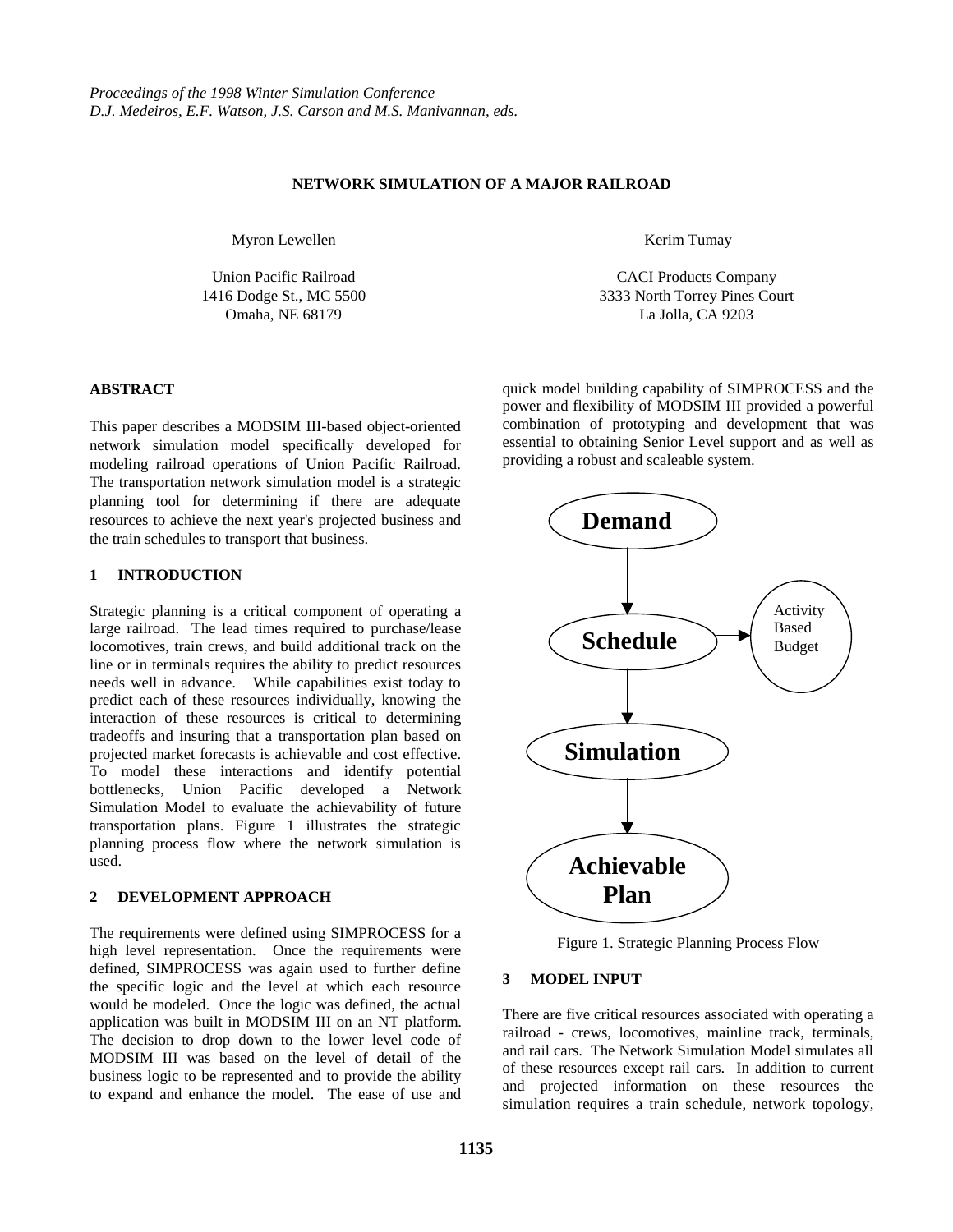business policies that affect the use of resources and the movement of trains. Details of inputs are as follows:

# **3.1 Locomotives**

- Data is retrieved from mainframe and put into MS Access.
- Initial distribution on the network is based on history.
- They can be modeled at the unit or horsepower level.
- Locomotives can be added or removed from a train enroute.
- The maintenance and servicing of locomotives is also modeled.

# **3.2 Mainline**

- Data is received as a direct input from a client/server system called Intelligent Track Network
- Capacity is based on the maximum trains on a segment at one time.
- Trains are spaced onto the mainline.
- Different speeds are used for Premium, Manifest, and Bulk trains.
- Scheduled track maintenance is also modeled.

# **3.3 Terminals**

- Data is retrieved from mainframe and put into MS Access.
- Capacity is modeled for receiving tracks, hump lead and hump, and departure tracks.
- Scheduled enroute consist changes, inspections, and refuelings are modeled.

# **3.4 Crews**

- Data is retrieved from mainframe and put into MS **Access**
- Crews are modeled at the seniority district level.
- Simulation tracks crews and replaces the crew if they can not reach the scheduled crew change point prior to reaching federal crew on-duty time limits.
- Crew rest and crews waiting at away from home crew locations is modeled based on labor agreements.

# **3.5 Train Schedules**

- Data is retrieved from a Paradox database and put into MS Access.
- Contains all planned trains based on the market based forecast.
- Schedules are specified by day of week and starting and ending dates.

# **3.6 Topology**

- Topology is received as a direct input from a client/server system called Intelligent Track Network.
- Based on an arc and node structure with some clustering in congested areas.
- A utility is used to verify all new schedules and routes.
- Simulation has entire network database, but the capability is provided to model smaller segments.
- Topology can also be created using a drag-and-drop approach. Figure 2 shows topology of a small network segment.

# **4 HOW THE SIMULATION WORKS**

The MODSIM III-based simulation engine creates trains from the schedule file. Trains compete for resources such as crews, locomotives, and mainline. The movement of trains on mainline is animated. The model writes simulation events to output files. The simulation is run for a specified number of weeks.

Although the actual implementation of the behaviors of model objects is much more complex, a high level overview of the processing logic is described below.

# **4.1 Station Logic**

There are three types of trains. The station logic is different depending on the type of the train. Through trains have crew change, locomotive change, pick-up, set-out, refueling, and inspection. Originating trains acquire departure track, build train, acquire locomotive(s), acquire crew, and depart to mainline. Terminating trains acquire receiving track, release locomotive and crew. They can either switch to hump lead or classification track, and release receiving track.

# **4.2 Crew Change Logic**

Crew is removed from train, delayed to model rest period, and placed into a crew pool at the station. Crews are stored by district class in two pools: 1) crews which are at their home station, and 2) those who are away from home.

A crew is selected from the pool according to the district class specified by the schedule. Crews which are away from home have precedence over those which are at home. If a crew from the desired seniority district is not available, the train waits for one to become available - congesting the track it occupies as it waits.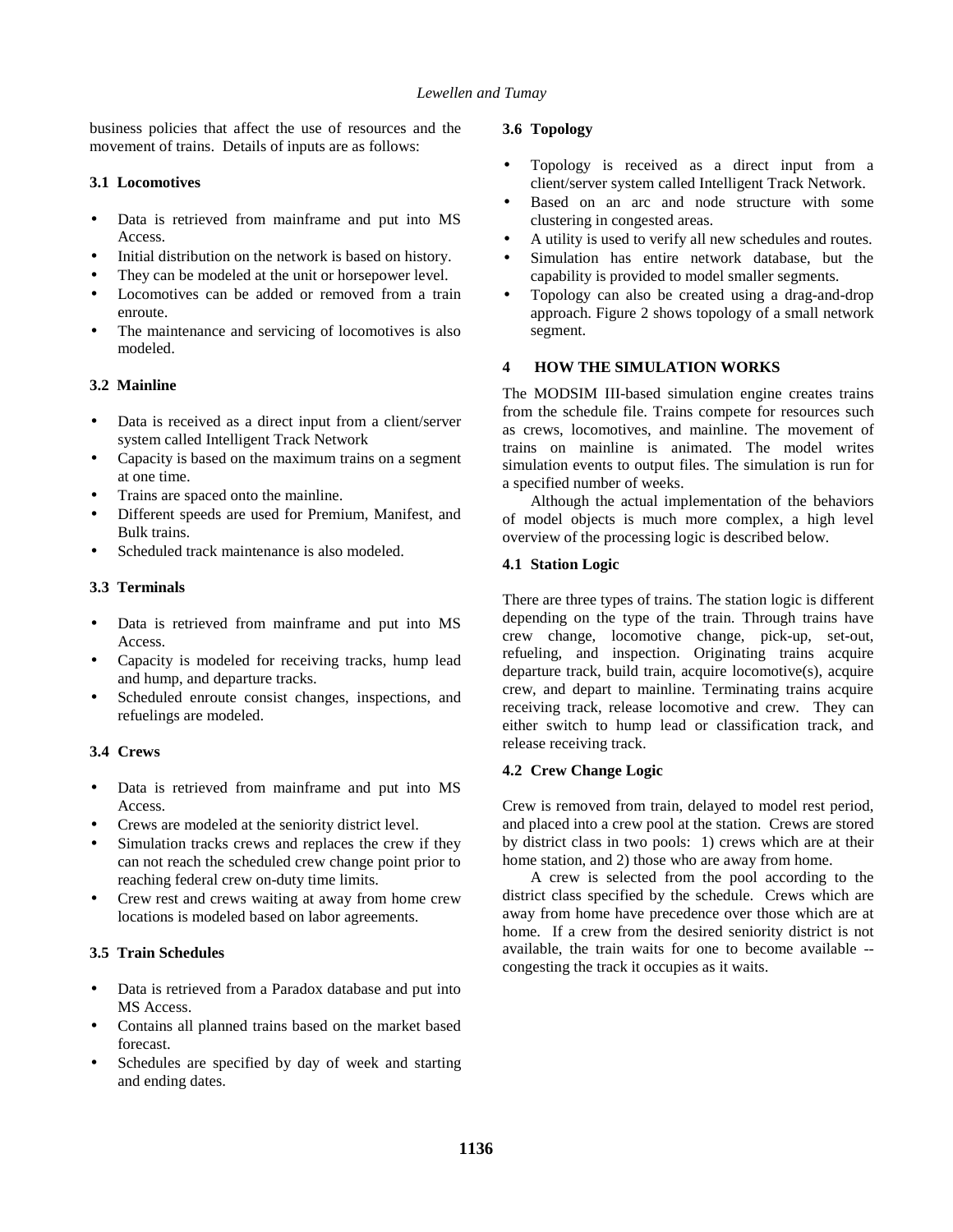

Figure 2: Topology of a Small Network Segment

Trains entering the simulation are given a DEFAULT crew if no district class is specified in the first point in the schedule.

### **4.3 Locomotive Change Logic**

Locomotive changes are similar to crew changes except locomotives receive maintenance before being placed into the station's locomotive pool.

### **4.4 Track Logic**

For a train originating at station A and terminating at station B, track logic is played out as follows:

- 1. Acquire departure track at station A
- 2. Acquire Main Line A-B
- 3. Release departure track at station A
- 4. Acquire receiving track at station B
- 5. Release Mainline A-B
- 6. Release receiving track

#### **4.5 Scheduled Track Events**

- Mainline -- travel time = distance / speed
- Speed may be different for Premium/Bulk/Manifest trains
- Receiving track -- Disassemble train, release crew, release locomotive
- Through track -- refuel, inspect, crew change, locomotive change, set-out, pick-up (performed in parallel)
- Departure Track -- build train, acquire loco/crew (performed in series)

### **4.6 Track Delays**

Track delays are caused by:

- Insufficient capacity at succeeding track (congestion) - wait until succeeding track is available.
- Insufficient resources at the station (Locomotives/Crews) -- wait until resource is available.
- Insufficient separation on succeeding track (congestion) -- wait until sufficient time gap from previous train.